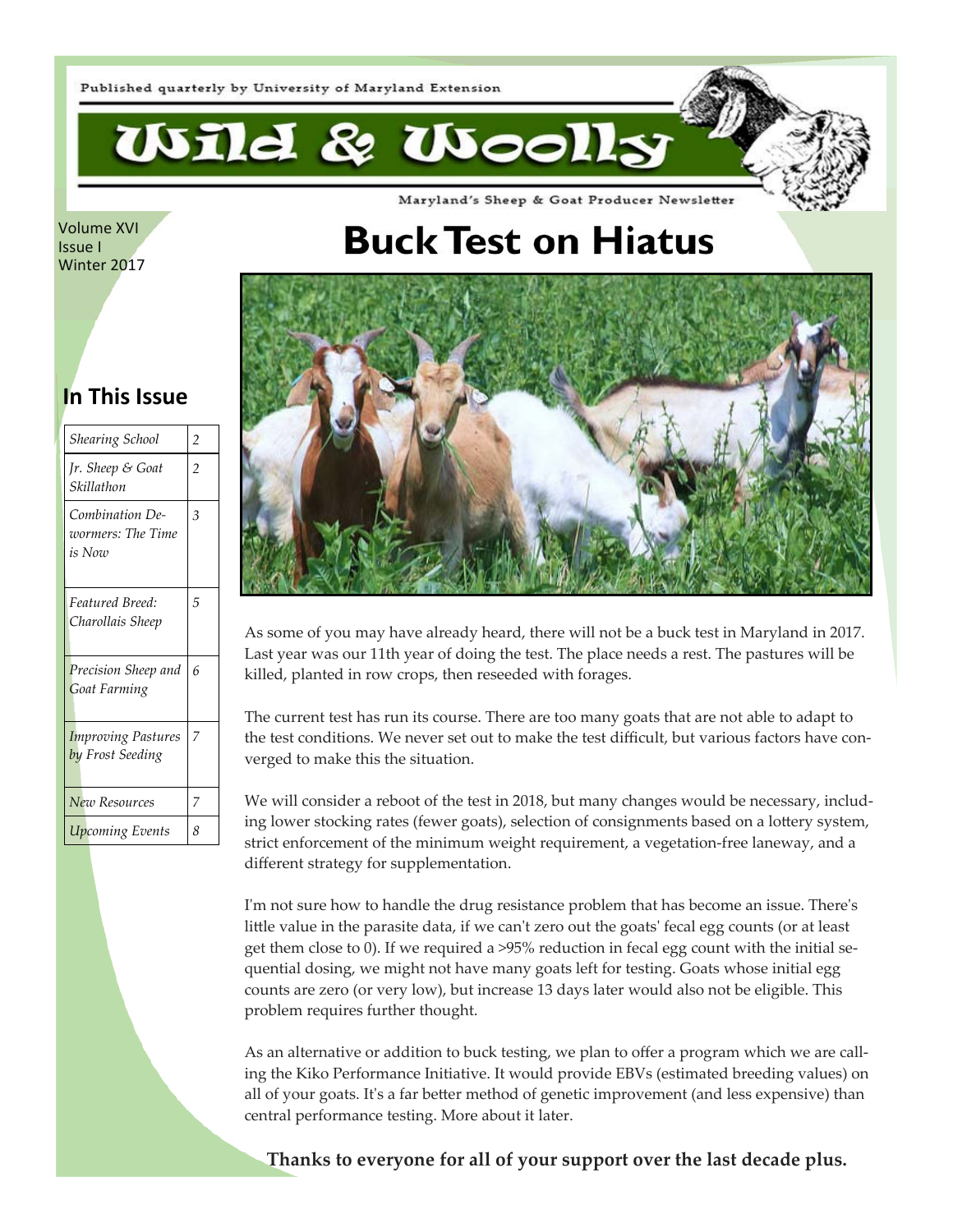## **2017 Sheep Shearing School**

hear

The 2017 Maryland Sheep Breeders Association (MSBA) Sheep Shearing School will be held Friday and Saturday, April 14 -15, 9:30 a.m. to 3:30 p.m. at Ridgely Thompsonʹs farm at 1942 Uniontown Road, Westminster, MD 21157.

The school is open to anyone in Maryland, Delaware and surrounding states who wants to learn to shear sheep. Ownership of sheep or a desire to become a commercial shearer is preferred.

The New Zealand method of shearing will be taught. Shearing machines will be provided. Blade shearing will not be taught. Instructors are Aaron Geiman and Emily Chamelin-Hickman. Aaron is an Agriscience

teacher at North Carroll High School. Emily is a professional shearer.

The registration fee is \$100 per person and includes a copy of ASIʹs Sheep Shearing Notebook and an instructional DVD.

Pre-registration is required and no registrations will be accepted after April 1. Participation is limited to 15 people. The minimum age for a participant is 16.

Checks should be made payable to the Maryland Sheep Breeders Association, Inc. and mailed to Aaron Geiman at 429 Hook Road, Westminster, Maryland 21157. For more information you can send an email to mdsheepshearingschool@gmail.com

## Jr. Sheep & Goat Skillathon

The Jr. Sheep and Goat Skillathon will be held Sunday, May 7, 2017 from 8:00 a.m. to noon at the Howard County Fairgrounds, in the dining hall.

A skillathon provides youth with the opportunity to blend knowledge and skills acquired in livestock judging, demonstrations, and care and exhibition of animals into a single activity. A skillathon competition consists of a series of stations where youth are tested on their knowledge and abilities related to livestock. Station topics may include identification (breeds, parts, equipment, meat, wool, or feed); evaluation/ judging (fleeces, live animals, hay); a problem- solving activity; and a written quiz. All of the stations in this contest will pertain to sheep and goats and their products.



The Junior Sheep & Goat Skillathon is open to any youth between the ages of 8 and 18. Youth will compete according to their age on January 1, 2017 (4-H age). Individuals and teams (of 3 or 4) may compete. Pre-registration is required. No entries will be allowed on the day of the contest. Participants should bring clipboards and pencils to use during the contest. A donation will be requested to cover the cost of lunch (pizza + sodas).

**Classes:** Individuals and Teams in three age divisions: Juniors: ages 8-10; Intermediate: ages 11-13; Seniors: ages14- 18.

**Awards:** Presented at approximately 2:00pm. Top ten individuals in each age class. Top three teams in each age class.

**How to enter:** *Register by April 28, 2017.* Teams and individuals should register online at https:// form.jotform.com/70254820764961. For questions, contact Christopher Anderson, 4-H Youth Development Specialist, Animal Science, University of Maryland Extension, Maryland 4-H Center, 8020 Greenmead Drive, College Park, MD 20740, phone: 301-314-7187, fax: 301-314-7146 or email: canders2@umd.edu.

**For information about the skillathon and links to study resources, go to http://www.sheepandgoat.com/skillathon**.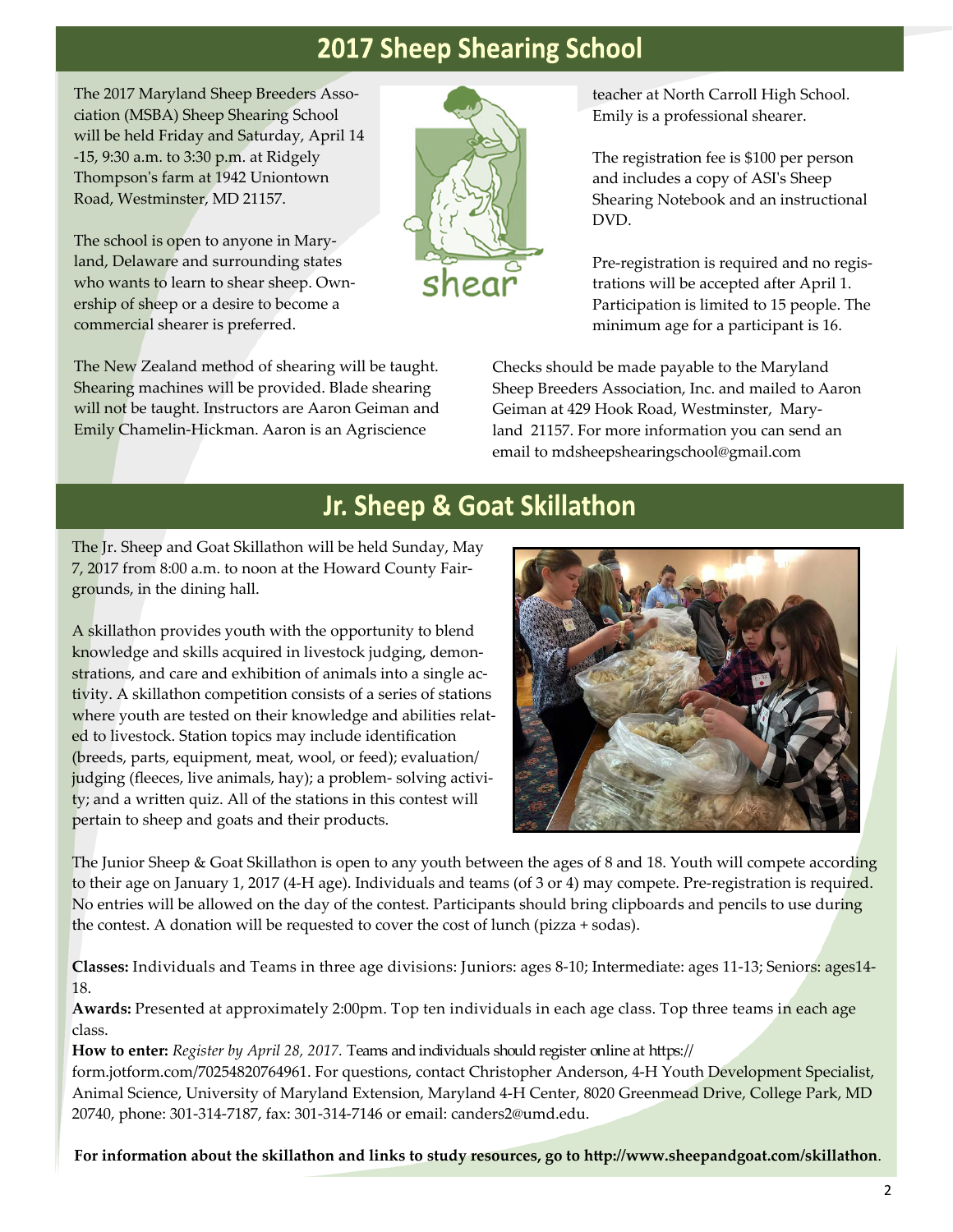### **Combination Dewormers: The Time is Now**

*Dr. Ray Kaplan Professor of Parasitology University of GA, College of Veterinary Medicine* 

Resistance to dewormers is a fact of life, and the situation has worsened greatly in recent years. Surveys indicate that most farms have worms resistant to at least two of the three major groups of dewormers. Many have resistance to all three groups, and some farms now have resistance to all available dewormers. But, having worms in

your animals that are resistant to dewormers does not mean that all the worms are resistant. For instance, when all the commonly used dewormers were first introduced, their efficacy was >99%. Once efficacy falls below 95%, it indicates that drug resistance is present. At 95% the drug is still very useful, but once drug resistance is present, it usually worsens over time as more and more doses of that drug are given.

As the effectiveness of the dewormer decreases, it provides less and less benefit, and once it falls to <50%, it is no longer useful as a sole treatment. Given this situation, what is the best approach for using dewormers? Contrary to popular belief, rotating between dewormers will not prevent resistance from worsening, and is no longer recommended. Rather, dewormers should be used together at the same time in combination.

How and why do combination treatments work?

Research done in New Zealand has convincingly shown that the best approach is to use several different dewormers all at one time as a combination treatment. In fact, in Australia and New Zealand, there currently are few dewormer products sold as single drugs; most products contain 3, 4, or 5 different groups of dewormers (note: other counties have some dewormers that are not available in the US).

There are 2 major benefits to using drugs in combination:

(1) You get an additive effect with each drug used, thus the efficacy of the treatment increases with each additional drug given (see Table 1 below); and

(2) By achieving a higher efficacy, there are fewer resistant worms that survive the treatment, thus there is a greater dilution of resistant worms by



the susceptible portion of the population (see Table 2).

Furthermore, as seen in Table 2, the sooner you start using a combination, the better off you will be, since you see the greatest difference in the percent of resistant survivors when efficacy of dewormers is high. The more dewormers that are used in combination, the greater the efficacy of treatment will be. However, if all the dewormers individually have poor efficacy, the combination will

not reach high efficacy. As seen in Table 1, once efficacy falls to 50%, even a combination of 3 dewormers will still fail to reach a 90% efficacy.

As an illustration of why combinations help reduce the development of resistance, but rotation of dewormers does not, let us look at some numbers. If two drugs each with 90% efficacy are used in rotation, then each time animals are treated 10% of the worms survive (the resistant ones). In contrast, if these same two drugs are used in combination at the same time, then the efficacy increases to 99%. This calculation involves a simple additive function; the first drug kills 90%, and the second drug kills 90% of the remaining  $10\%$  [90% + (90% x  $10\%$  = 99%]. Thus the efficacy achieved is now  $10X$ greater and this then yields 10X fewer resistant survivors.

Because fewer resistant worms survive at each treatment, there is a greater dilution of the resistant worms among the majority of worms in refugia that are still susceptible. This then will greatly slow the development of drug resistance in the overall worm population. In contrast, if using a rotation of drugs, you would get 10X as many resistant worms surviving each time you treat. Additionally, given the high rates of drug resistance that are known to exist, it is likely that one or more of the dewormers will have poor efficacy, thus you risk rotating from an effective (or relatively effective) dewormer to an ineffective dewormer. By using dewormers as a combination, you eliminate the risk of rotating to a poorly effective drug, and get an additive benefit that maximizes the effectiveness of each treatment given.

Research shows that combinations are the best approach

But – it gets even better. Dr. Dave Leathwick (AgResearch, New Zealand) published a paper in 2015 in the International Journal

(Continued on page 4 )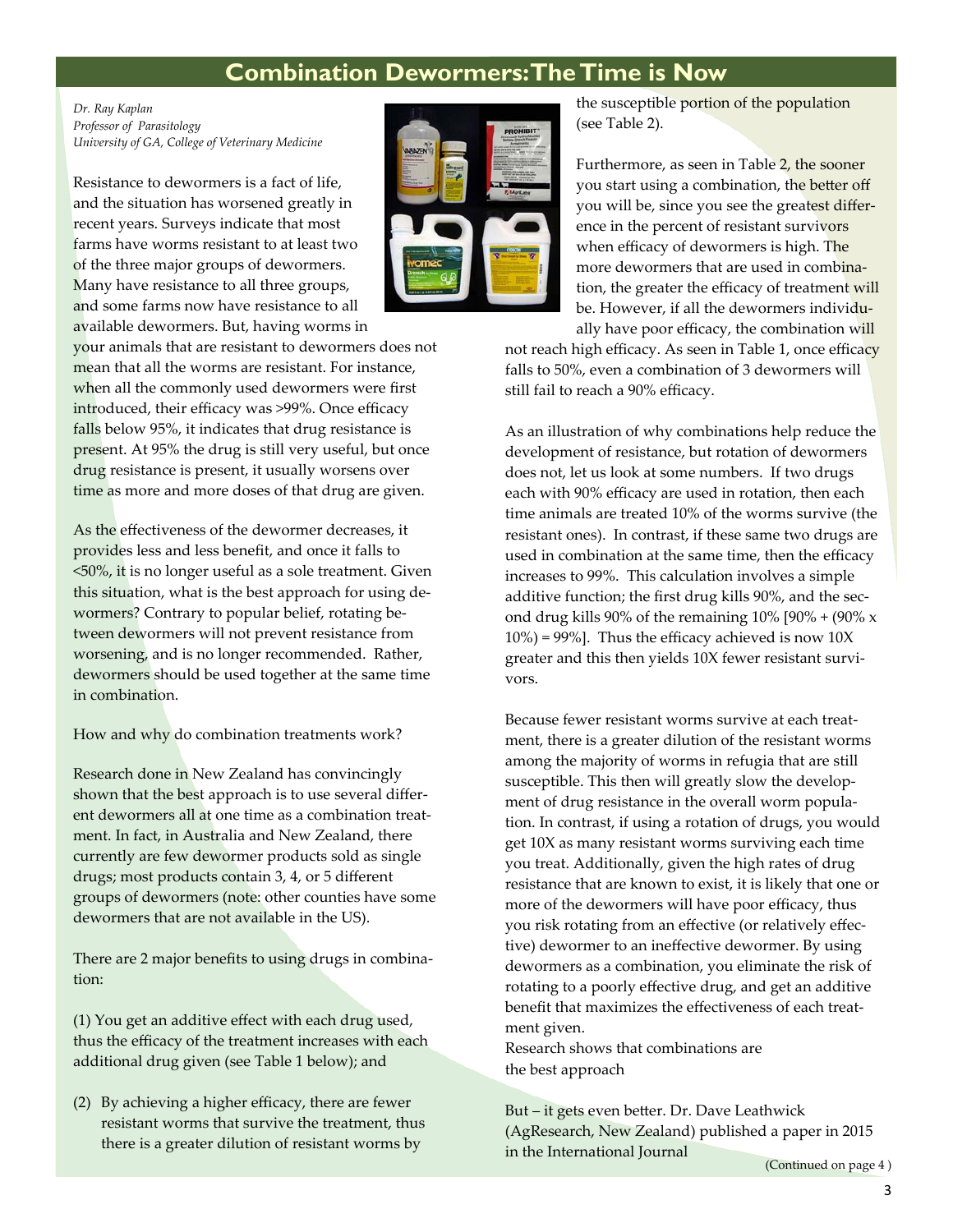### *Combination Dewormers: The Time is Now ( Continued from page 3)*

for Parasitology: Drugs and Drug Resistance, where seven farms previously diagnosed with resistance to at least two groups of dewormers were enrolled in a study where each farm implemented a tailored program of "best practice parasite management." The aim was to ascertain whether the programs, which included the almost exclusive use of combination dewormers, were able to prevent resistance from developing further. Strategies implemented on each farm varied, but had consistent underlying principles to avoid over-use of dewormers, manage refugia (and to ensure that only effective anthelmintics were used, by administering them only as a combination).

After five years, they demonstrated an overall improvement in the efficacy of the dewormers (when tested individually), indicating that the use of dewormers in combination, when applied with other best practices designed to reduce use of dewormers and maintain refugia, caused a reversion back toward susceptibility. So, there now is very strong evidence that using combination treatment is the best method for using dewormers and should be instituted on all farms immediately.

Precautions and issues to consider

Finally, before using this approach there are a few precautions to be aware of.

(1) In New Zealand and Australia, products are sold that contain a combination of dewormers, so only one product needs to be administered. In contrast, in the USA, no dewormers are yet sold in this formulation, so the dewormers need to be bought and administered separately. This increases the cost as compared to the products available in these other countries. Additionally, the different groups of dewormers are not chemically com-

**Table 1: Impact of using dewormers in combination on the efficacy of treatments.** 

The increases in efficacy are due to a simple additive effect as per the equation below:

Where D1= efficacy of dewormer 1, D2= efficacy of dewormer 2, D3= efficacy of dewormer 3, C2=efficacy of D1+D2, and C3=efficacy of D1+D2+D3 C2%=D1% + (100-D1%)\*D2%  $C3\% = C2\% + (100-C2\%)^*$ D3%

| Drug $1$ $\binom{0}{0}$ | Drug $2$ (%) | Drug $3\binom{0}{0}$ | Combination (%) |  |  |
|-------------------------|--------------|----------------------|-----------------|--|--|
| 80                      | 80           |                      | 96              |  |  |
| 80                      | 80           | 80                   | 99.2            |  |  |
| 90                      | 90           |                      | 99              |  |  |
| 90                      | 90           | 90                   | 99.9            |  |  |
| 60                      | 95           |                      | 98              |  |  |
| 60                      | 60           | 95                   | 99.2            |  |  |
| 99                      | 99           |                      | 99.99           |  |  |
| 60                      | 60           | 60                   | 93.6            |  |  |
| 50                      | 50           | 50                   | 87.5            |  |  |
| 40                      | 40           | 40                   | 78.4            |  |  |

patible, thus they cannot be mixed together in the same syringe. Rather, they need to be administered separately, but can be given one immediately after the other.

(2) All dewormers should be administered at the full recommended dose whether administered singly or in combination.

(3) When using dewormers in combination, meat and milk withdrawal times will be equal to the dewormer used with the longest withdrawal time period

(4) If using dewormers in combination, it is critical to maintain refugia; thus, one should be using a selective treatment approach based on FAMACHA© (see FAMACHA© section of the ACSRPC website for more information on this method and for further explanations of refugia). The presence of refugia is essential to realize the full benefits from combinations. In fact, if refugia are not maintained then you will not get the necessary dilution of the resistant survivors, and this will then lead to having multiple-resistant worms that can no longer be controlled with the combination treatment.

(5) If the efficacy of your dewormers are >80%, it is possible you may not notice any difference in the clinical response of treatments when applied singly vs. in combination. However, the impact on the further development of resistance could be quite large (see Table 2).

(6) Any safety precautions that exist for a single dewormer will also exist when used in a combination; however, there are no known additional risks with using more than one dewormer at the same time.

*Reprinted with permission of author. Source www.acsrpc.org* 

**Table 2: Impact of combination on percent of resistant worms that survive.**  Table shows the % of worms killed by a single dewormer vs a combination treatment with tow dewormers both with the same efficacy, ranging from 80% to 99%. The last column shows the magnitude of the difference between % of worms killed and % surviving when one or two dewormers in combination are used. Note that the higher the efficacy of the drugs, the smaller the difference in efficacy when used in combination, but the greater the difference in the % of resistant survivors.

| <b>Efficacy of</b><br><b>Dewormer</b> |             | Single<br><b>Dewormer</b> | <b>2 Dewormers</b><br>in Combination | Fold<br><b>Difference</b> |
|---------------------------------------|-------------|---------------------------|--------------------------------------|---------------------------|
| 99                                    | % Killed    | 99                        | 99.99                                | 1.01X                     |
|                                       | % Surviving |                           | 0.01                                 | 100X                      |
| 98                                    | % Killed    | 98                        | 99.96                                | 1.02X                     |
|                                       | % Surviving | $\overline{2}$            | 0.04                                 | 50X                       |
| 95                                    | % Killed    | 95                        | 99.75                                | 1.05X                     |
|                                       | % Surviving | 5                         | 0.25                                 | 20X                       |
| 90                                    | % Killed    | 90                        | 99                                   | 1.1X                      |
|                                       | % Surviving | 10                        |                                      | 10X                       |
| 80                                    | % Surviving | 80                        | 96                                   | 1.2X                      |
|                                       | % Killed    | 20                        | 4                                    | 5X                        |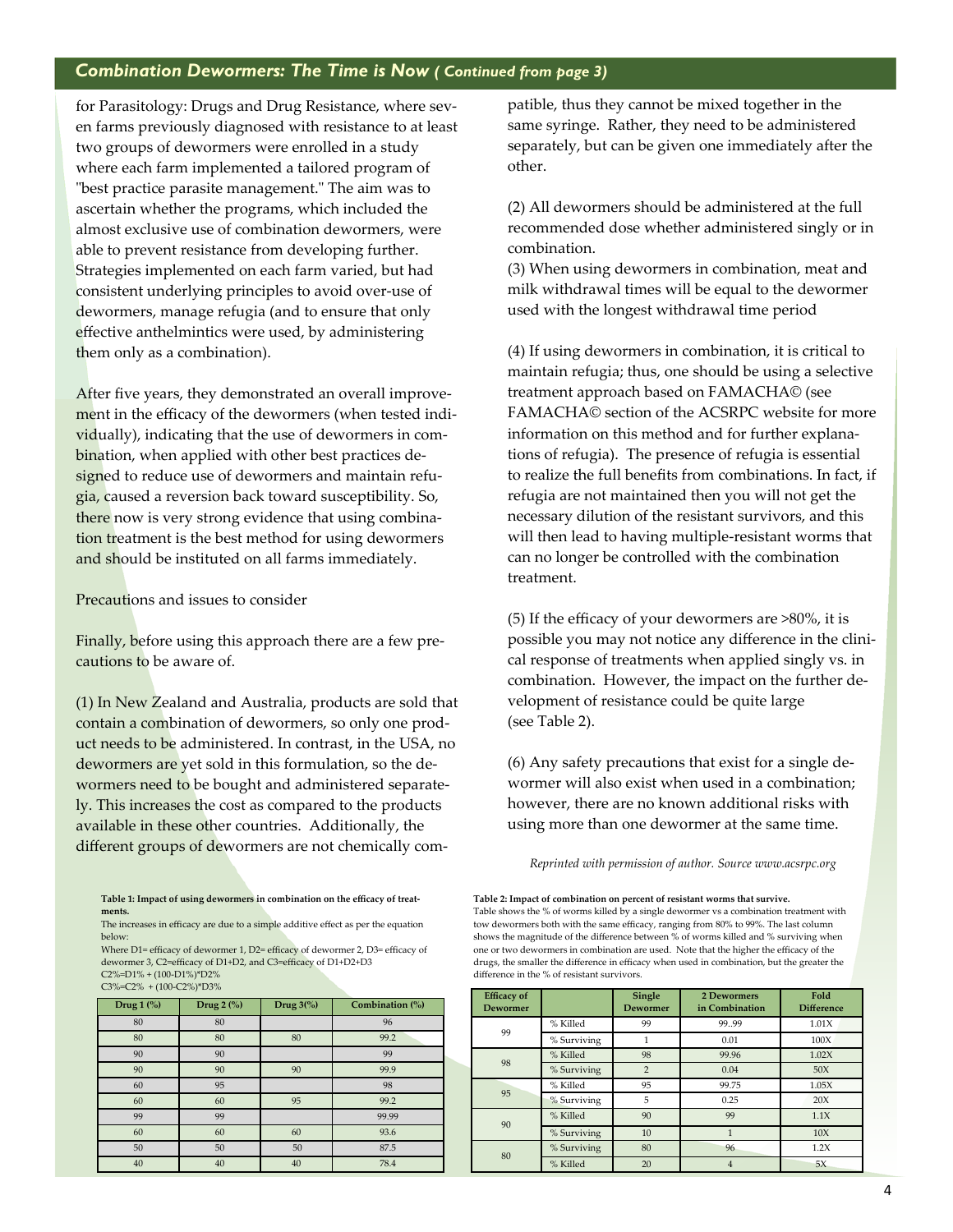## **Featured Breed:** *Charollais Sheep*

When folks hear the word Charollais they have visions of muscular white cattle that were imported from France in the 1960's. Few people know there is also a sheep breed with the same name. After visiting France this past December and having a personal encounter with two such ewes, I felt it would be a good feature breed for this issue. The ewes I observed and handled were useful sheep.

Charollais originated from the same region of France as the Charolais cattle, Charolles, Saone Loire. They originated in the early 1800ʹs from a cross between Leicester Longwool with local landrace breeds. The breed is used primarily as a terminal sire to increase the muscling and growth rate of the lambs. The rams reach sexual maturity at 7-8 months. Births are considered relatively easy with ewes having an extended breeding season.



( picture courtesy of the Charollais Sheep Society)

The fleece of the Charollais generally weighs between 4.5 and 5.5 pounds (2.0-2.5 kg) with a staple length of 4 to 6 cm and the quality being 56ʹs to 60ʹs. The micron range is between 29 - 30.5. The wool is short and fine. Charollais sheep can be found throughout France, with a particularly high concentration in Bourgogne, the Massif Central, Poitou-Charentes, the Limousin and the south-west.

The breed has spread far beyond its native region thanks to a combination of maternal abilities and meat production qualities. The Charollais sheep is bred free-range or semi-free range, with mating primarily in the autumn. The breed also makes it possible to raise lambs through grass-grazing.

Early maturity and ewe prolificacy are completed by high suckling abilities: ewes can thus suckle their lambs without difficulty, 80% of twin births being raised together. The rapid growth rate of the Charollais allows farmers to produce heavy lambs with carcasses free of excess fat. Furthermore, the fine-boned structure and conformation of the lambs make the Charollais a prime meat-producing sheep.

These meat production traits explain the broad use made of Charollais rams for terminal crossbreeding, both nationally and internationally. Rams are currently propagated in more than 20 countries. The Charollais breed thus represents 40 to 50% of French sheep genetic material exports.

Outside of France, the Charollais breed is considered a terminal sire breed so emphasis on selection has been placed on its excellent fleshing qualities and growth. The purpose is primarily to breed rams for crossing with commercial ewes to produce quality meat lambs for slaughter. Easy lambing is an important trait associated with the breed. The fineness of bone of the breed also contributes to the higher killing out % of their progeny.

## **More InformaƟon On Sheep & Goats Can Be Accessed At:**

http://www.sheepandgoat.com/ http://www.acsrpc.org or wormx.info http://mdgoattest.blogspot.com

http://www.sheep101.info/ https://www.facebook.com/MDSmall http://issuu.com/mdsheepgoat

http://mdsheepgoat.blogspot.com https://www.youtube.com/c/MarylandExtensionSmallRuminantProgram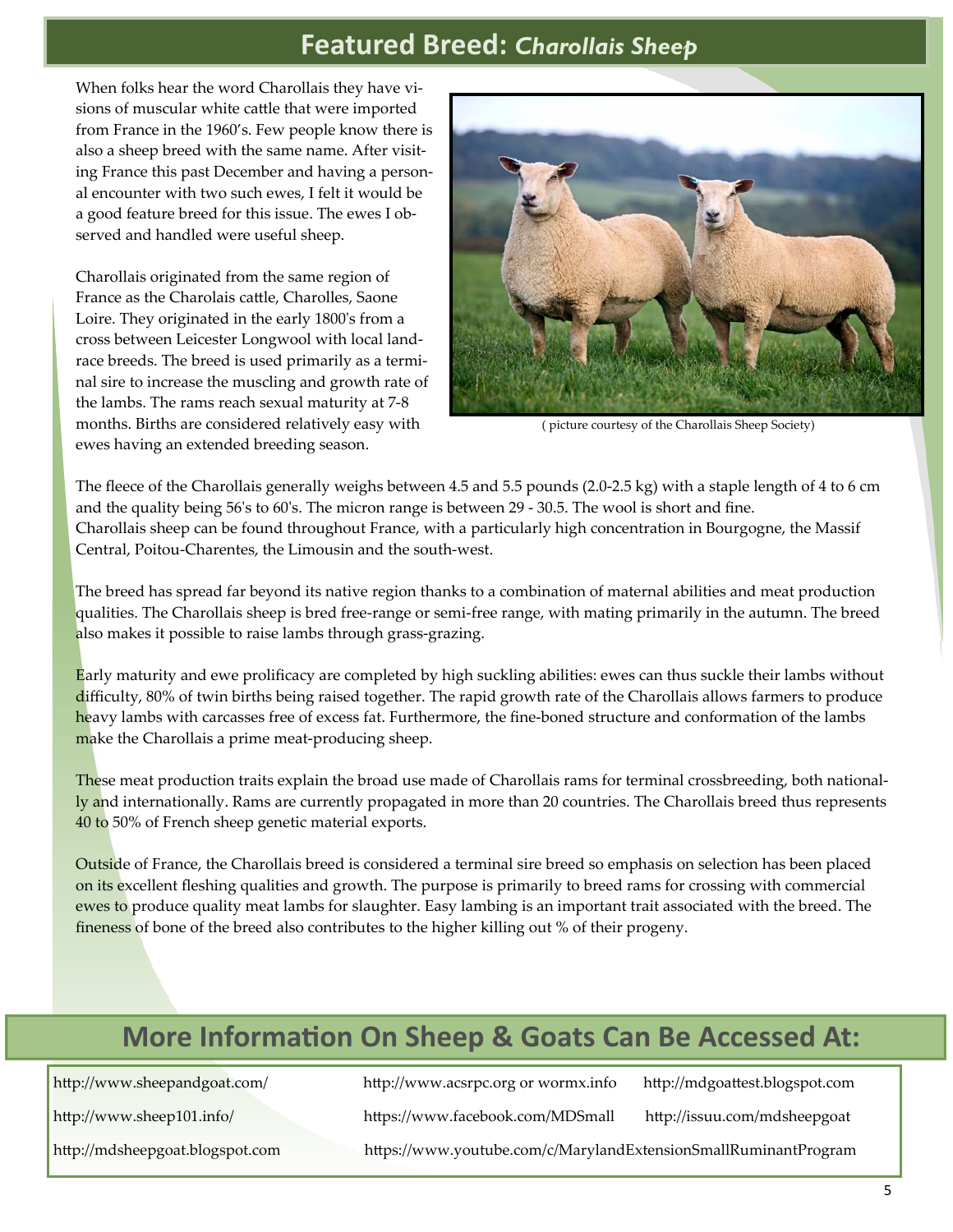## **Precision Sheep and Goat Farming**

#### *By Susan Schoenian*

Most agriculturists associate precision farming with agronomic crops: farmers using GPS to map their farms and apply site-specific management to their fields. Precision sheep and goat farming is similar. It uses information tech-



Merino rams with EID in (Australia)

nology (IT) to manage individual animals (or groups), as opposed to applying the same nutrition and management to the whole flock or herd.

Precision sheep and goat farming starts with electronic identification (EID or RFID). EID contains a microchip that is embedded in an ear tag or (rumen) bolus. It can also be implanted under the skin of the animal. The chip is read electronically by a reader (scanner): a hand -held device or a panel reader that attaches to a scale or raceway. The ID can be transferred to a scale indicator, sorting gate, drenching gun, or any computing device (computers, tablet, or smart phone) with wireless capability. EID can integrate with various management software, including spreadsheets.

Some countries (Canada, UK) already require compulsory electronic identification of livestock, as part of their national animal identification programs. It is not known if the US will eventually require mandatory electronic ID of sheep, goats, or other livestock. As compared to visual ID, EID can be read quicker and without human error.



Automatic weighing & drafting system ( New Zealand)

While on a recent study tour of Australia and New Zealand, I visited several farms which employ precision sheep farming techniques. Stud farms were using EID

to facilitate genetic improvement of their stock. They had laptops and LCD monitors in their barns which displayed all the pertinent data of their sale rams. All rams had extensive EBVs (estimated breeding values). EID facilities data collection for quantitative genetic evaluation. In fact, one of the most important applications of precision sheep farming is the identification of superior and inferior animals.

Several farms had automatic drafting systems. As sheep go through the systems, they are automati-

cally weighed and sorted according to pre-programmed criteria. One farm was participating in a trial using weight as a variable for determining body condition score of ewes. Armed with this information, the farm (5000 ewes) would be able to separate ewes (without touching them) into different groups for feeding or preferential grazing.

Weight can also be used to determine the need for deworming. Lambs and kids which fail to meet performance targets could be sorted into groups for deworming. There's even a drench gun that integrates with EID; dose is automatically calculated according to the animal's weight. No more over or underdosing!

The farm was also field testing a solar-powered "parenting gate" (or pedigree matcher) to match ewes with their offspring. This technology is useful in lowlabor pasture lambing and kidding situations where it is impractical to tag all offspring at birth. In Australia, they are field testing solar-powered ear tags (smart tags), which are able to track a ewe's location, grazing, and maternal behavior. An ear tag which can detect a fever in a calf is already being marketed in the US.

The application of precision farming technologies to sheep, goat, and other livestock farms is staggering. The technologies will continue to evolve and get less expensive. The challenge will be to determine which technologies are cost-effective on individual farms. Few sheep and goat farms in the US may be able to justify fullblown automatic drafting systems, but there may be components of precision sheep farming that can be applied to many farms.

*Note: Susan Schoenian is currently on sabbatical, from December 1, 2016, until May 31, 2017. The focus of her sabbatical is technology: using technology to raise sheep and goats and using technology to deliver extension education programs.*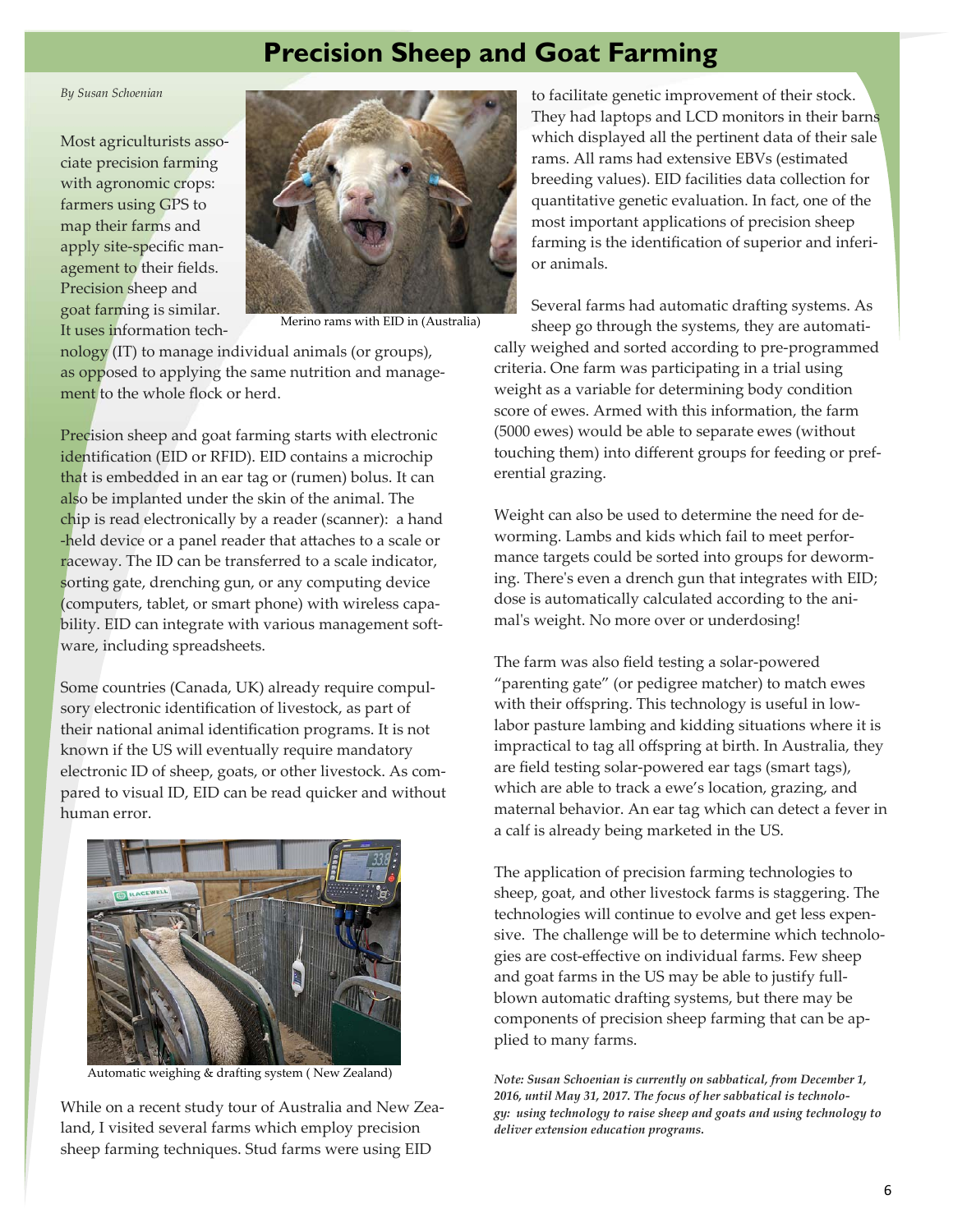### **Improving Pastures by Frost Seeding**

Frost seeding is a popular option to improve forage yield and quality of pasture and hay land. The principle of frost seeding is to broadcast forage seed in the early spring when the ground freezes at night and thaws during the day usually in late winter typically 40 to 50 days before grass growth begins in the spring.

Frost seeding works best on clay and loam soils that experience

soil movement with the freezing and thawing action that takes place that time of year. The main advantage to frost seeding is the ability to establish desirable species into an undisturbed sod at a low per acre cost. Producers have to simply buy the seed, broadcast the seed and watch it grow. There is no spraying, tillage, stone picking, nor loss of grazing for a summer that comes with re-seeding a new pasture. And in many cases the end result can be almost as good as a new seeding.

The common practice is to add clovers, birdsfoot trefoils, and some grasses such as annual ryegrass to a pasture when the legume percentage in the pasture is less than 40 percent. The existing grass pasture is not tilled or sprayed, just the clover seed is broadcast over top with the hope that the clover seedlings will compete and grow with the grass in the summer. Even thin stands of grass can be very competitive in the spring of the year. These existing grasses can out-compete the new seedlings for moisture, especially during a dry period in the spring, and the frost seeding may fail.

Frost seeding works best with legumes and grasses that germinate fast and at cool temperatures. Recommended species and seeding rates are shown in Table 1. Red and white clovers are the most effective for establishment. Birdsfoot trefoil is less successful due to slow establish-

| Table 1. Recommended Species and Seeding Rates for Frost Seeding Species |                                       |  |  |
|--------------------------------------------------------------------------|---------------------------------------|--|--|
| <b>Specie</b>                                                            | <b>Seeding Rate</b><br>(lbs per acre) |  |  |
| <b>Red Clover</b>                                                        | $2$ to 4                              |  |  |
| <b>White Clover</b>                                                      | $2$ to 4                              |  |  |
| Birdsfoot Trefoil                                                        | 4                                     |  |  |
| <b>Annual Ryegrass</b>                                                   | 5 to 6                                |  |  |
| Orchardgrass                                                             | $2$ to 4                              |  |  |
| <b>Smooth Bromegrass</b>                                                 | 8 to 10                               |  |  |
| *Note: Timothy and Reed Canarygrass are not recommended                  |                                       |  |  |



ment. Alfalfa does not frost seed well because its germination is variable at cool temperatures. There are several benefits to adding legumes to pastures including higher quality forage as well as nitrogen to support grass growth.

Although legumes are the most successful for this system, some grasses can also be successfully frost seeded. Of

the grasses, annual ryegrass and orchardgrass frost seed with the greatest success; bromegrass has intermediate success; reed canary and timothy have the least success. Typically, annual ryegrasses will go to seed in the summer; therefore, on these farms, ryegrasses should be seeded with the intent of meeting single season forage needs. Orchardgrass will contribute to forage yields in the seeding year while bromegrass will need a full season before plants become productive.

Since grass seed is light, it will not throw as far as heavier legume seeds when broadcast. If seeded as a mixture, this difference in seed weight will result in alternating strips of grass and legume plants. Therefore, seeding the species separately will result in a more even distribution of grasses and legumes. To spread the establishment cost risk of frost seeding, it is generally better to seed at lower rates and repeat in successive years than to seed at higher rates in any one year. Many farmers frost seed 25% of their acreage each year so that they are spreading their risk over different years.

In the spring, excessive growth and competition should be controlled. Frost seeded pastures should be grazed or clipped in the spring at regular intervals to allow sunlight to enter the canopy. Do not allow animals to graze plants low enough the first or second rotations that they ruin the new seedlings before adequate roots are developed.

*Summary*– Frost seeding will not increase the productivity or quality of a pasture **if** soil nutrients and pH are not in acceptable ranges for the species you are trying to produce. Most often, pastures are a product of management practices. Many times a change in grazing practices (allowing rest periods) or addition of soil nutrients will correct declining pasture production. If you are thinking of making a frost seeding and do not know what your nutrient levels are, a soil test can be a valuable tool. It can tell you if your pastures need more seed or just more "feed".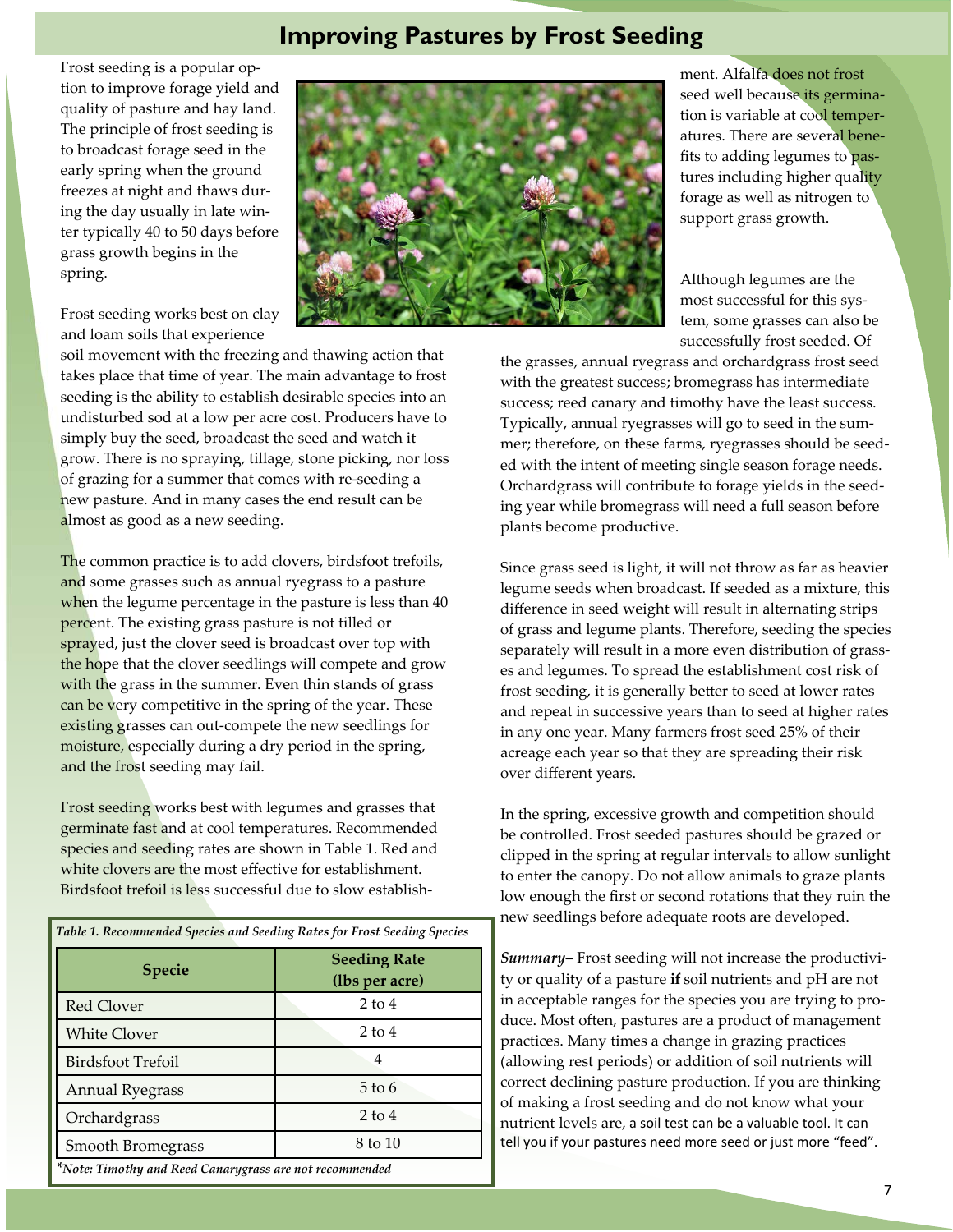# Upcoming Events

### **February 24**

Frederick County Sheep Breeders Meeting Lambing Discussion Contact: Peter Vorac Email: pvorac@comcast.net

#### **March 1-11**

Regional NSIP Workshops Workshops held in WV, PA and NY Info: http:// mdsheepgoat.blogspot.com

### **April 14-15**

MD Sheep breeders Sheep Shearing School Westminster, MD Info: http:// mdsheepgoat.blogspot.com Contact: mdsheepshearingschool @gmail.com

### **May 6 - 7**

Maryland Sheep & Wool Festival Info: http://sheepandwool.org/ Contact: office@sheepandwool.org

#### **May 7**

Junior Sheep & Wool Skillathon Contact: Christopher Anderson Phone: 301-314-7187 Email: canders2@umd.edu

#### S F M N F D S G X T G E P L G H V X E O L E O N N A A A O N E N E C V I H W I I S O N O I A W U N F B T D O T B O G W D R J S A Q O E A U R H M O T D I W U T Z E R R N T M R A I I N O P S S V E A A I M E B L K G R M I W S H L G S B I R T P S N H S X C L O V E R M B S S J R X E B I O U C L Z F O T H Q Z S R K F X S G R L G D C E P E X S C H A R O L L A I S E S S A R G E Y R E X I O C R P **WORD SEARCH FUN!**  CHAROLLAIS CLOVER COMBINATION DEWORMERS FORAGE GOAT KIDDING LAMBING **ORCHARDGRASS** PASTURES RESISTANCE RYEGRASS **SEEDING** SHEARING **SHEEP** SKILLATHON WOOL WORMS

*Wild & Woolly,* is published quarterly by the University of Maryland Extension. It is written and edited by Susan Schoenian, Sheep and Goat Specialist, and Jeff Semler, Extension Agent with UME Washington County. Susan Schoenian can be reached at the Western Maryland Research & Education Center (WMREC), 18330 Keedysville Road, Keedysville, MD, tel. (301) 432-2767 x343 or 315, fax (301) 432-4089; e-mail: sschoen@umd.edu or Pamela Thomas, Administrative Assistant, pthomas@umd.edu. The cost of receiving the newsletter by mail is \$10 per year, payable to the University of Maryland. The newsletter can be accessed for free on the Internet at http://www.sheepandgoat.com. Subscribers to the newsletter listserv will receive an e-mail message when a new newsletter has been posted to the web. To subscribe, send an e-mail message to listserv@listserv.umd.edu. In the body of the message, type subscribe sheepgoatnews.



S Q H S S A R G D R A H C R O T S O R F A A Z U G H E I J W

Comments and suggestions regarding the newsletter are always welcome. References to commercial products or trade names are made with the understanding that no discrimination is intended and no endorsement by University of Maryland Extension is implied.

*The University of Maryland Extension programs are open to any person and will not discriminate against anyone because of race, age, sex, color, sexual orientation, physical or mental disability, religion, ancestry, national origin, marital status, genetic information, political affiliation, and gender identity or expression.*